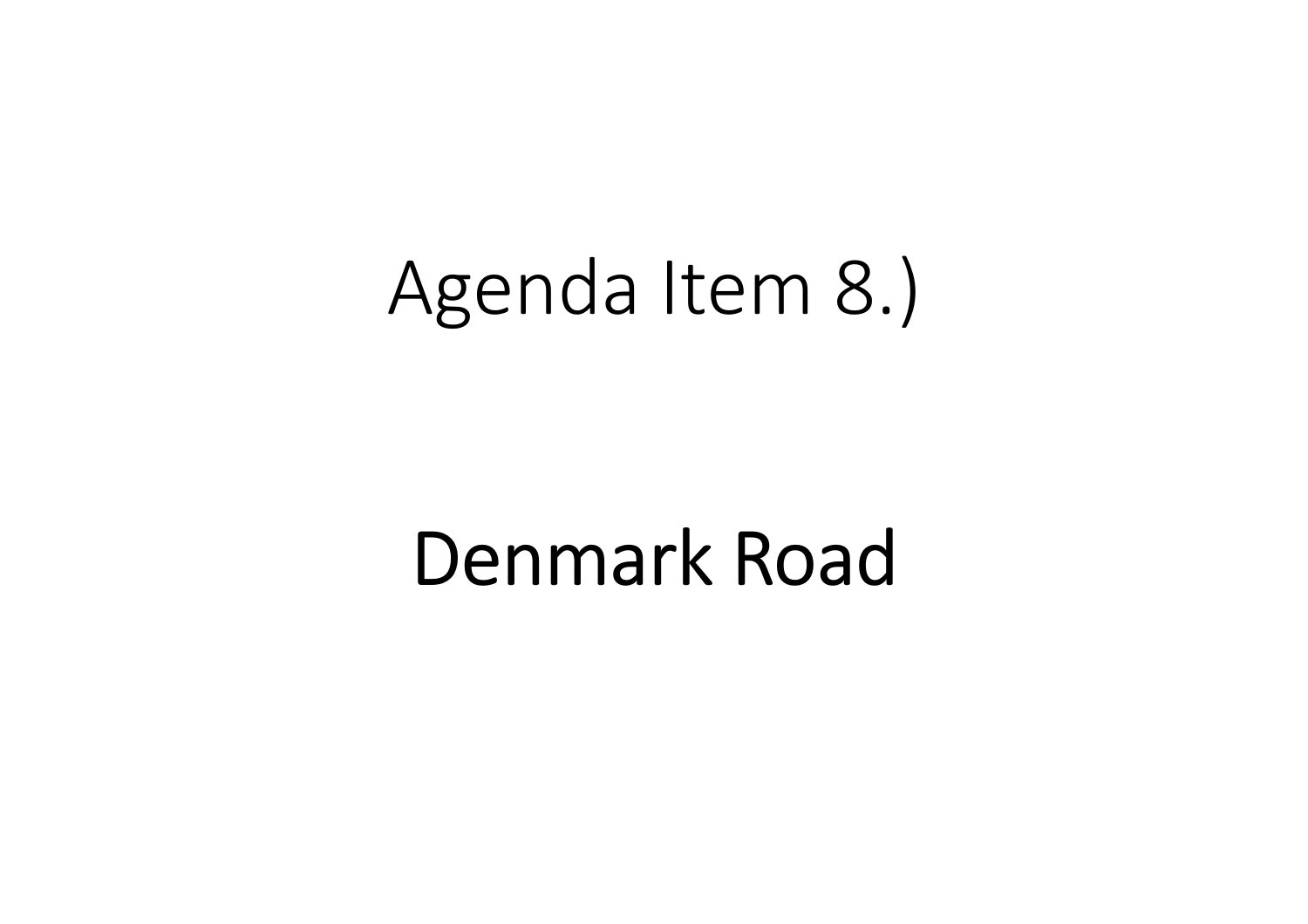### Background

Local Concern about impact of Magdalen Rd changes on Adjacent Streets

#### Nov 2020

 Local Views sought on possible changes to Denmark Road, many suggesting no further changes while Magdalen Road still temporary

#### Feb 2021

Magdalen Rd consultation. 1500 responses, 75% support reducing traffic

#### July 2021

HaTOC – Magdalen Road,

- Approval to progress permanent changes and TROs

- that full consideration be given to the increased traffic in the one-way section of Denmark Road, and that Officers bring forward proposals to reduce traffic flows and speeds here, including consideration of a no right turn into Heavitree Road from Denmark Road, and similarly from Spicer Road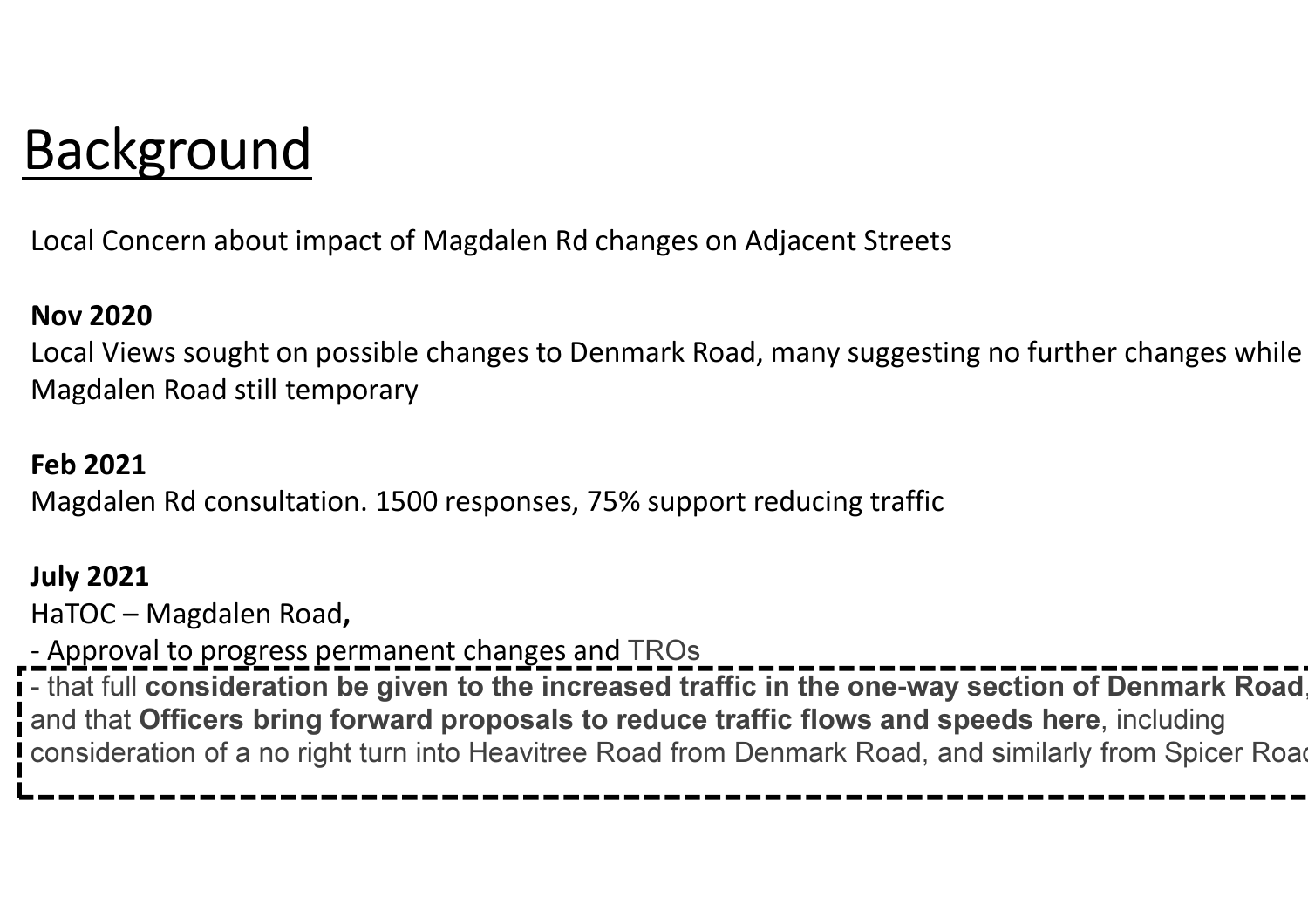### Vehicle flow and Speed Data

Regular monitoring of changes on Magdalen and Denmark Road

| <b>Count Date</b> | <b>Traffic on Denmark Road</b> |                               |  |
|-------------------|--------------------------------|-------------------------------|--|
| $Jul-19$          | <b>1900</b>                    | <b>Before</b>                 |  |
| $Jun-20$          | 1500                           | Immediately after             |  |
| Sep-20            | 1900                           | <b>Return to Education</b>    |  |
| $Feb-21$          | 1400                           | 3rd National lockdown         |  |
| $Jun-21$          | 2300                           | Traffic level close to normal |  |

Speed surveys on Denmark Road found average vehicle speeds of 19 - 21 mphPM peak ~19mphEvening ~22mph.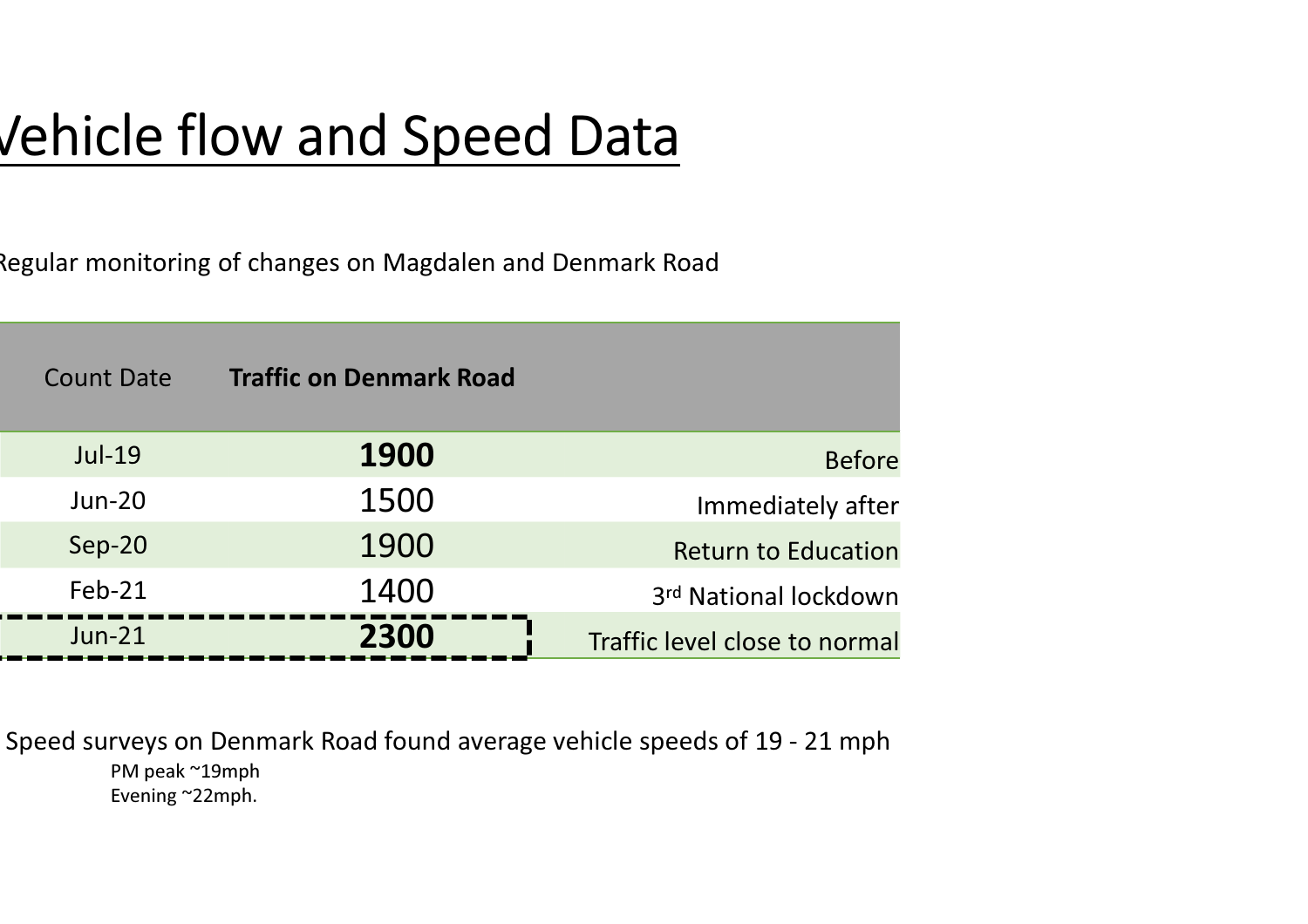### Dec 2021 consultation

A letter was sent to 250 local residents around Denmark Road in December 2021.



Option 4 was generally liked, but volumes considered more important than speed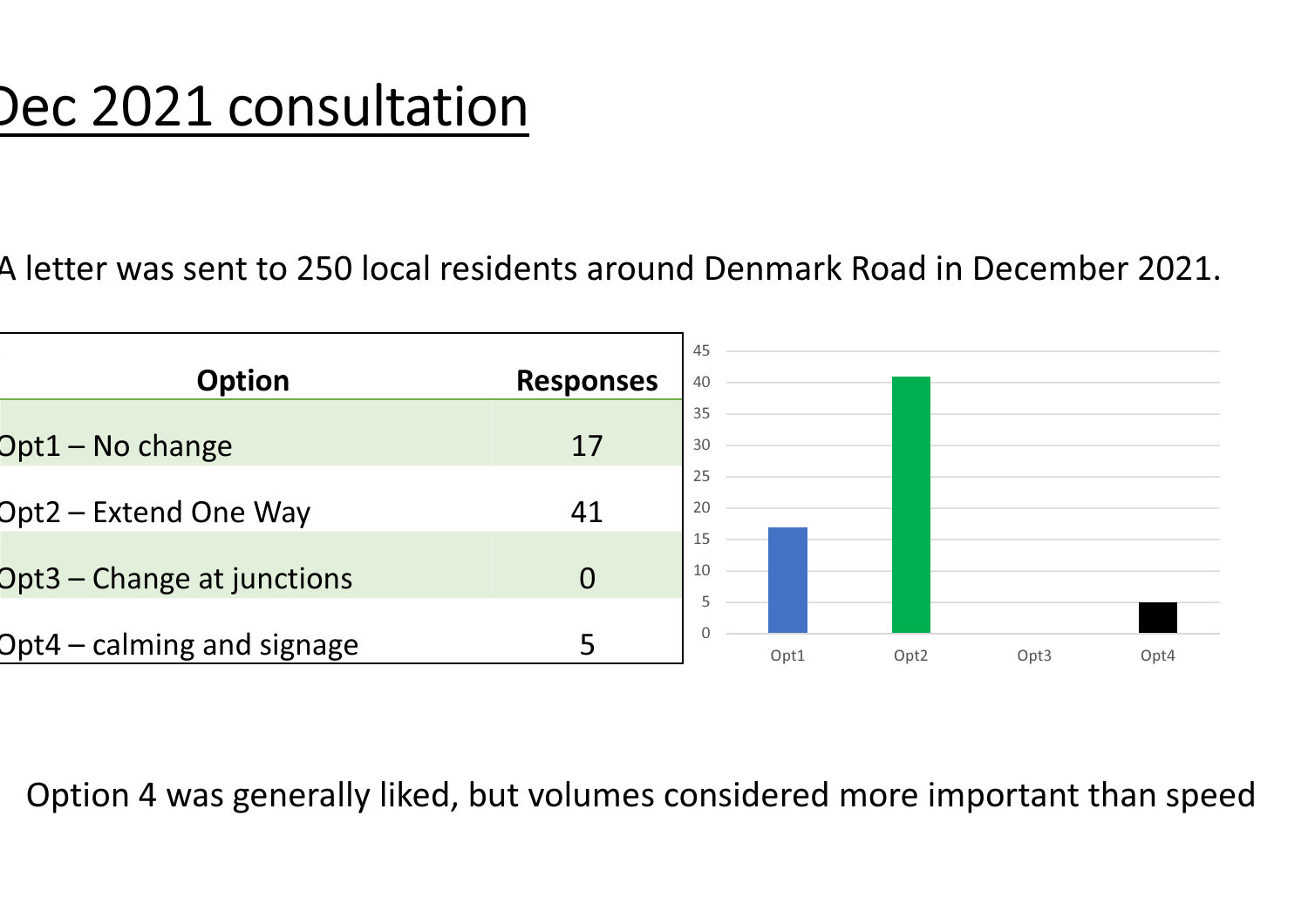## Response by area

| <b>Road name</b> | No. addresses sent letter | No. responses* | <b>Reply rate</b> |
|------------------|---------------------------|----------------|-------------------|
| Archibald        | 38                        |                | 5%                |
| Athelstan        | 39                        | $\overline{4}$ | 10%               |
| <b>Barnfield</b> | 38                        | 5              | 13%               |
| <b>Denmark</b>   | 53                        | 31             | 58%               |
| <b>Heavitree</b> | 19                        | 3              | 16%               |
| Spicer           | 63                        | 12             | 19%               |

\* Note, not all respondents provided a postco